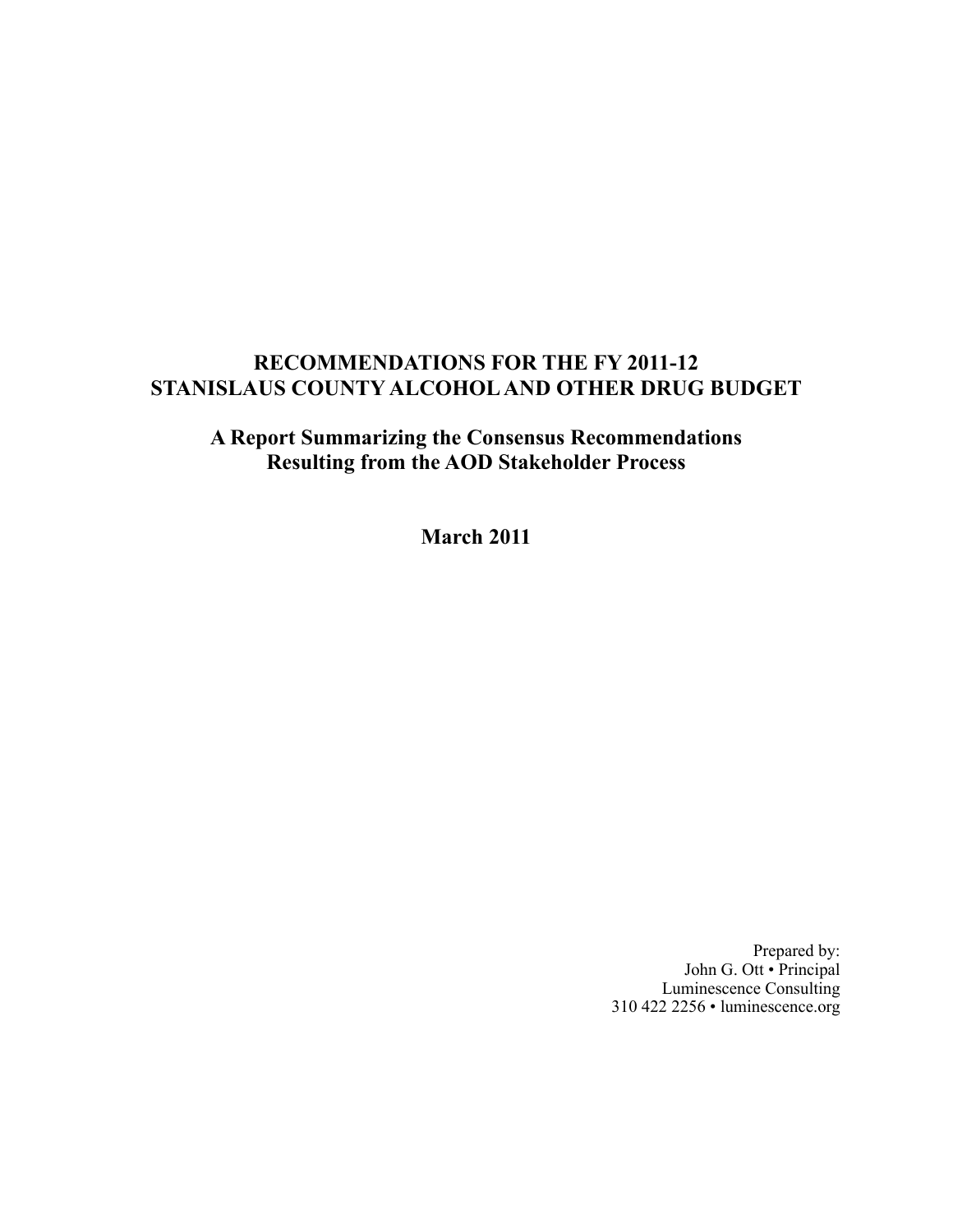## **EXECUTIVE SUMMARY**

Stanislaus County's Behavioral Health and Recovery Services (BHRS) Department confronts a substantial projected shortfall in the Alcohol and Other Drug (AOD) budget for FY 2011-12.

The Department's AOD budget consists of two kinds of funds: categorical funds and flexible funds. BHRS has no discretion over the amount or how to allocate categorical funds: the source of the funds—usually the Federal or State government—determines how much the Department will receive and what programs the funds can support. The Department does have discretion over how it allocates flexible funds. The mains sources of these funds include Federal Substance Abuse Prevention and Treatment (SAPT) Block Grant funds, County General funds, and various kinds of user fees.

The flexible fund portion of the AOD budget totals over \$2.5 million for FY 2010-11. Current projections estimate that this portion of the budget will receive just over \$1.6 million for FY 2011-12, a projected shortfall of approximately \$900,000. Given the projected size of this shortfall, and its potential implications for the array of services provided by BHRS and its partners, BHRS organized an expansive stakeholder process to assess how best to address this shortfall.

Participating stakeholder groups included people in recovery, family members, community leaders, faith-based leaders, non-profit providers, private sector providers, BHRS staff members, union members, BHRS Senior Leadership Team members, senior leaders from other county agencies, representatives from the County CEO's office, representatives from the Advisory Board on Substance Abuse Programs (ABSAP) and the Mental Health Board, and others. Each stakeholder group selected delegates and alternates to represent them in this process.

Delegates met for a total of 8 sessions between November 30, 2010 and March 2, 2011. Average attendance at these sessions, including delegates, alternates, and observers, was well over 60 people. In the early stages of the process, participants worked to understand the details of the AOD budget, the reasons for the projected shortfall, the diversity of services and supports available across the county to people who struggle with alcohol and other drug issues, the scope and focus of the BHRS-funded services most impacted by the budget reductions, and the available data about numbers of people served and the quality of the services provided by BHRS staff members and others.

Following these early sessions, delegates worked to develop principles to guide their deliberations. They then reviewed cost and service level scenarios for various programs, and worked through small and large group processes to develop multiple iterations of their recommendations. After several rounds of deliberations, delegates engaged in a series of conversations to understand where they had agreement and where they had divergence. **Ultimately, delegates approved by consensus the set of recommendations described in this report.**